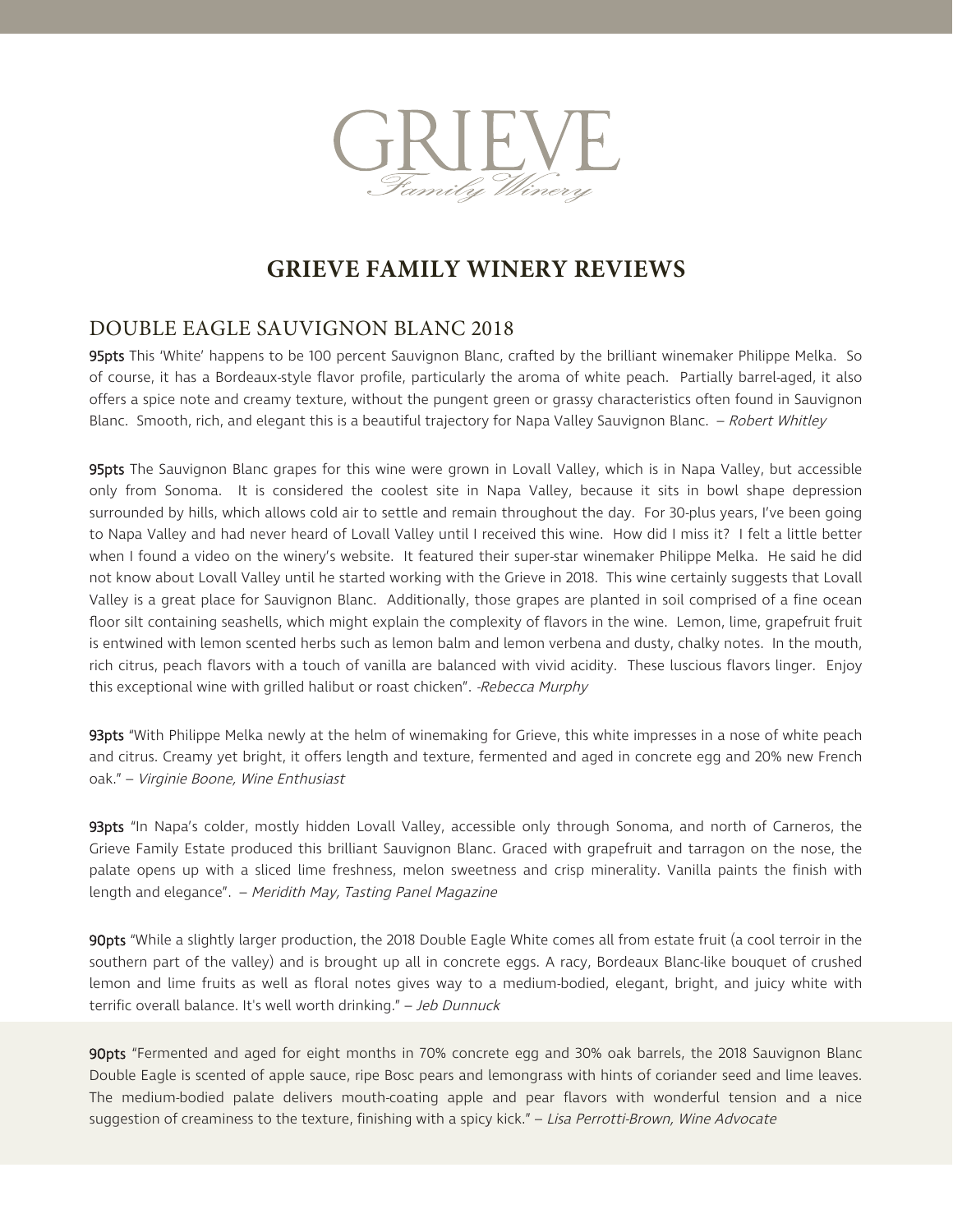

Four 1/2 Stars "An impressive sauvignon blanc — elegant and buoyant, rich yet balanced. Lemon zest meets brioche. Bright acid. A light and lively finish. Well-crafted." Peg Melnik, Press Democrat

Excellent "Looking for a superior sauvignon blanc wine? Track down the Double Eagle Sauvignon Blanc 2018, Napa Valley, an example of the grape that features lovely depth, dimension and detail." - Fredric Koeppel, BiggerThanYourHead.com

90pts "Medium yellow color. Rich aromas of honeydew, pineapple and yellow apple with honeyed, floral tones but also these vibrant tones of hay, chalk and mint. Plush texture on the palate, vibrant acid, with flavors of white peach, pineapple and lemon tart fruit. Notes of chalk, minerals, tomato leaf and sea salt add complexity. Nuanced, plump but fresh, this Sauvignon Blanc has lovely clarity and focus to it." - Isaac Baker, Terroirist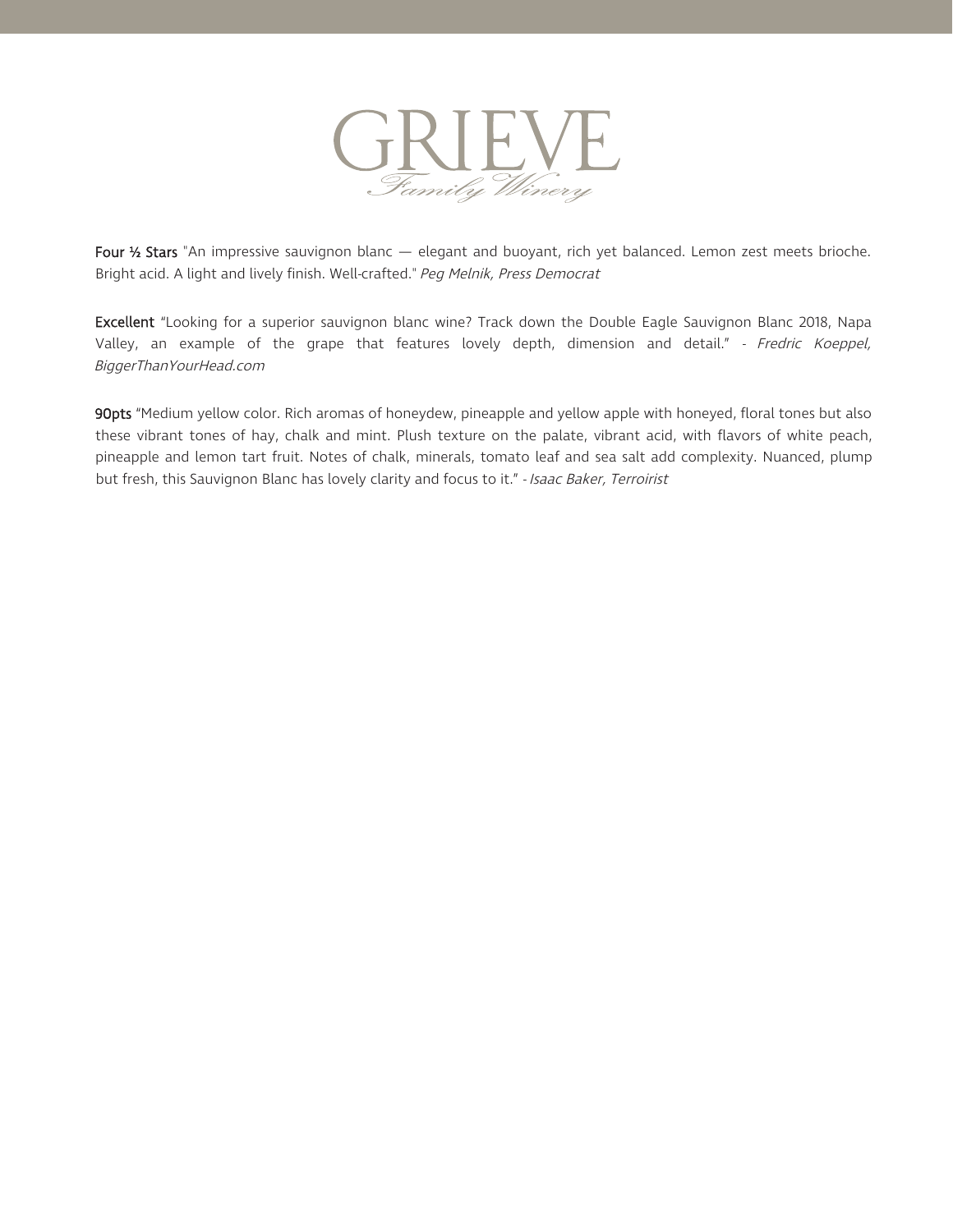

#### DOUBLE EAGLE RED BLEND 2016

93pts "Lots of ripe fruit with dried-berry, plum and blueberry character. It's full-bodied with a pretty core of exotic and very ripe fruit. Some walnut and chocolate, too. Flavorful finish." - James Suckling

92pts "Deep purple color. Aromas of juicy blackberries, blueberries, with tar, anise, roasted coffee and cedar, classic, deep, inviting Napa goodness. Full and suave on the palate with velvety tannins and fresh acidity, finely balanced. Ripe blackberry and smoky blueberry with plummy, sauce tones, backed up by complex graphite, mineral, charcoal and tobacco. Boastful but nuanced and fresh, too. Delicious, exciting stuff. Cabernet Sauvignon with 10% Petit Verdot." - Isaac Baker, Terroirist

91pts "A definitive Cabernet from the very first sniff and fit with a generous amount of very deep, blackcurrant fruit buttressed by a sensible complement of sweet oak, the 2016 Grieve Family Double Eagle Red Wine is a weighty, wellstructured effort that, even though still a bit youthfully tight, clearly has the fruity concentration and extract to age splendidly. And, age it must, for at least a half-decade if not more, before it fully opens from its slightly nascent and still-closed-in adolescence." – Connoisseur's Guide

#### DOUBLE EAGLE RED BLEND 2018

94pts "Winemaker Philippe Melka composed this blend of 91% Cabernet Sauvignon and 9% Petit Verdot, aged 18 months in 67% new French oak. The wine is, at first, tightly wound in its youth. Chalky tannins, black pepper and spiced cedar defined its textured entry. Fruit becomes riper and more balanced with melt-in-your-mouth chocolate. Powerful and elegant." – Meridith May, Tasting Panel

91pts "Composed of 91% Cabernet Sauvignon and 9% Merlot, the deep garnet-purple colored 2018 Double Eagle Red rolls effortlessly out of the glass with notions of ripe red and blackcurrants, chocolate-covered cherries and mulberries plus hints of menthol, pencil lead and cloves. Medium to full-bodied, the palate delivers mouth-filling, crunchy black fruits, framed by grainy tannins and loads of freshness, finishing long and lifted." – Lisa Perrotti-Brown, Wine Advocate

91pts "Based on 91% Cabernet Sauvignon and 9% Merlot, the 2018 Double Eagle Red Wine reveals a dense purple color as well as ripe, powerful notes of black and blue fruits, toasted spice, graphite, candied violets, and orange zest. Medium to full-bodied, concentrated, and nicely balanced, it has ripe tannins, plenty of freshness, and the class to evolve for 15-20 years." – Jeb Dunnuck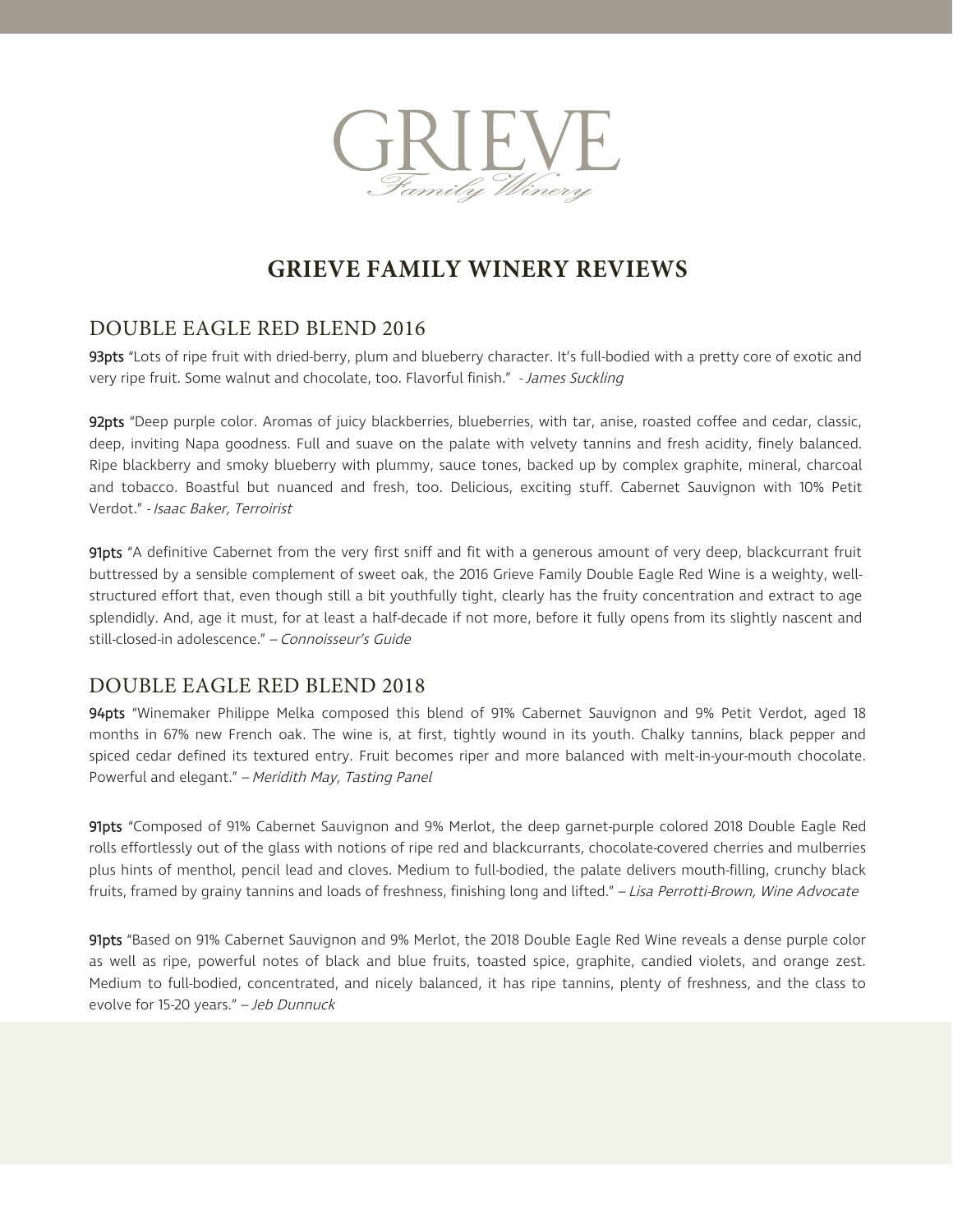

90pts "Dark ruby; dark cherry and blackberry fruit aroma with hints of mint, mocha, and tobacco leaf; full body; big, rough, textured, cedary, dark berry fruit flavors ; full tannin; lingering aftertaste. Currently a bit subdued and could use a few more years of bottle aging. Very highly recommended." - Nick Passamore, California Grapevine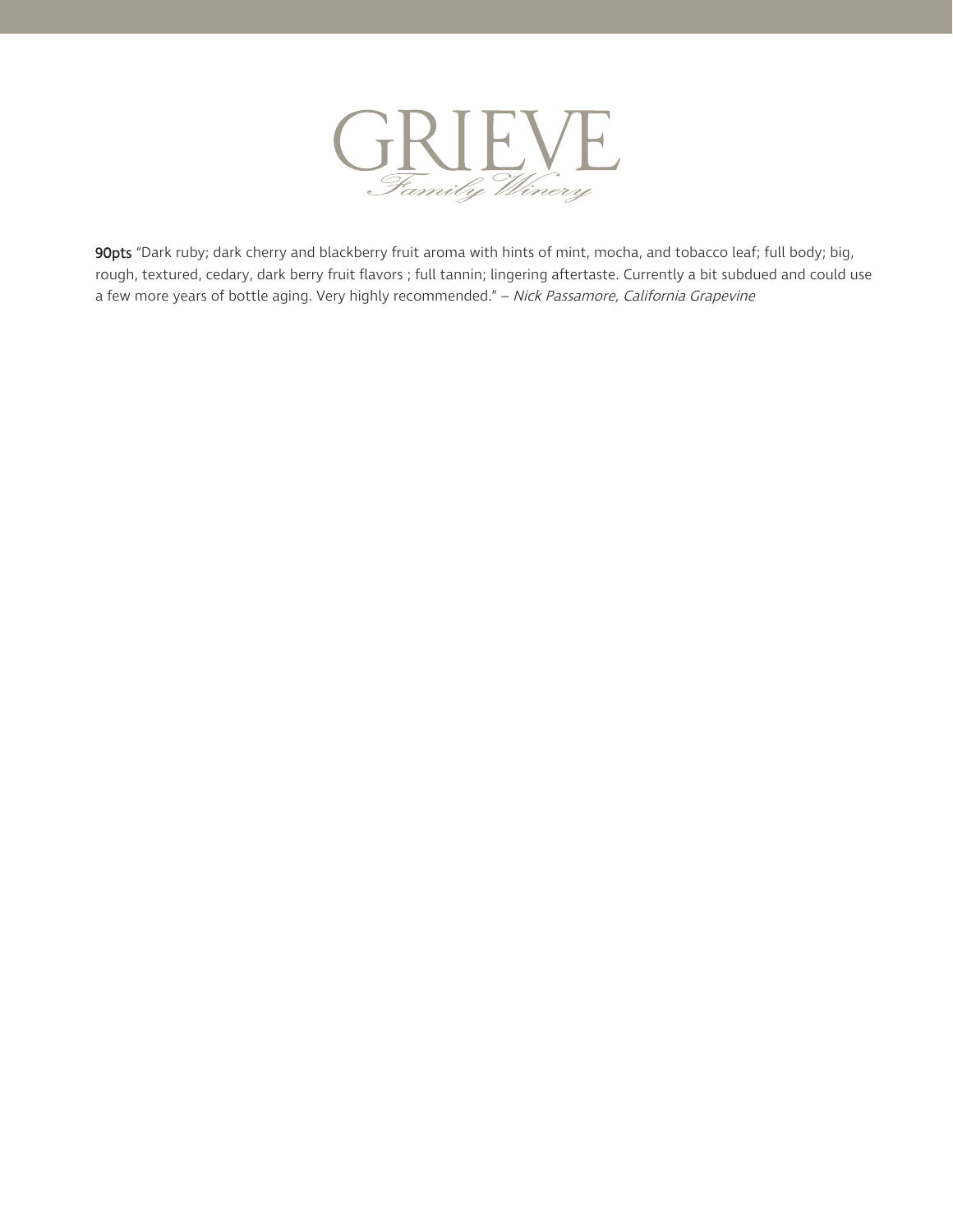

### DOUBLE EAGLE CABERNET SAUVIGNON 2018

96+pts "Composed of 88% Cabernet Sauvignon and 12% Merlot, the 2018 Cabernet Sauvignon Double Eagle was aged for 18 months in French oak, 75% new. Deep garnet-purple in color, it leaps from the glass with vibrant scents of black raspberries, wild blueberries and fresh black currants plus suggestions of camphor, dark chocolate, tree bark and black truffles and a waft of iron ore. The medium to full-bodied palate is densely laden with crunchy black fruits, framed by firm, grainy tannins and delivering great tension, finishing long and with tons of energy." - Lisa Perrotti-Brown, Wine Advocate

94pts "A step up in price, the 2018 Cabernet Sauvignon Double Eagle checks in as 88% Cabernet Sauvignon and 12% Merlot. It has more complexity, with lots of cassis and darker berry fruits as well as notes of white flowers, cedarwood, toasted spice, and graphite. With full-bodied richness, beautiful tannins, and balancing acidity, it's going to keep for 20 years or more." – Jeb Dunnuck